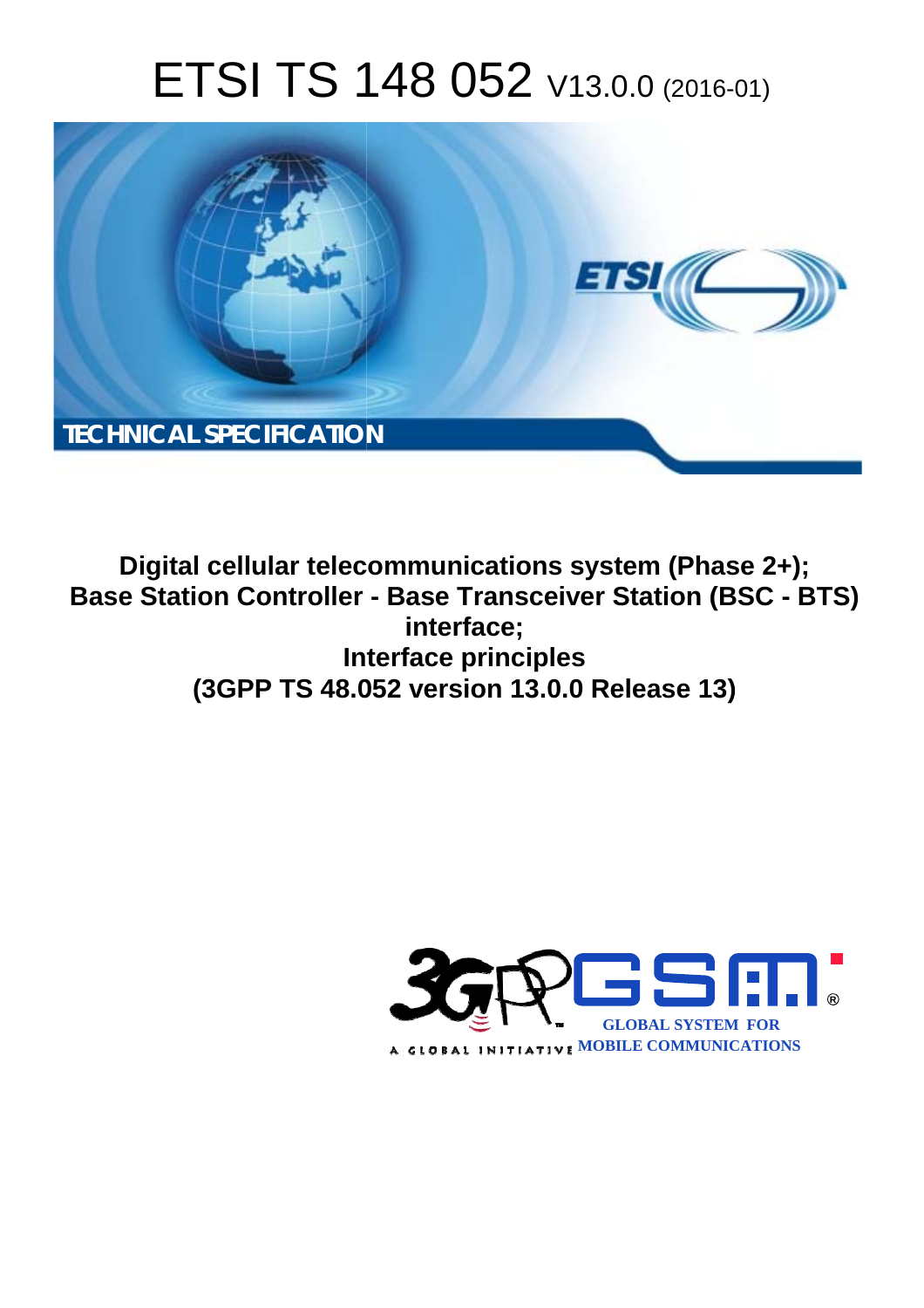Reference RTS/TSGG-0248052vd00

> Keywords GSM

#### *ETSI*

#### 650 Route des Lucioles F-06921 Sophia Antipolis Cedex - FRANCE

Tel.: +33 4 92 94 42 00 Fax: +33 4 93 65 47 16

Siret N° 348 623 562 00017 - NAF 742 C Association à but non lucratif enregistrée à la Sous-Préfecture de Grasse (06) N° 7803/88

#### *Important notice*

The present document can be downloaded from: <http://www.etsi.org/standards-search>

The present document may be made available in electronic versions and/or in print. The content of any electronic and/or print versions of the present document shall not be modified without the prior written authorization of ETSI. In case of any existing or perceived difference in contents between such versions and/or in print, the only prevailing document is the print of the Portable Document Format (PDF) version kept on a specific network drive within ETSI Secretariat.

Users of the present document should be aware that the document may be subject to revision or change of status. Information on the current status of this and other ETSI documents is available at <http://portal.etsi.org/tb/status/status.asp>

If you find errors in the present document, please send your comment to one of the following services: <https://portal.etsi.org/People/CommiteeSupportStaff.aspx>

#### *Copyright Notification*

No part may be reproduced or utilized in any form or by any means, electronic or mechanical, including photocopying and microfilm except as authorized by written permission of ETSI.

The content of the PDF version shall not be modified without the written authorization of ETSI. The copyright and the foregoing restriction extend to reproduction in all media.

> © European Telecommunications Standards Institute 2016. All rights reserved.

**DECT**TM, **PLUGTESTS**TM, **UMTS**TM and the ETSI logo are Trade Marks of ETSI registered for the benefit of its Members. **3GPP**TM and **LTE**™ are Trade Marks of ETSI registered for the benefit of its Members and of the 3GPP Organizational Partners.

**GSM**® and the GSM logo are Trade Marks registered and owned by the GSM Association.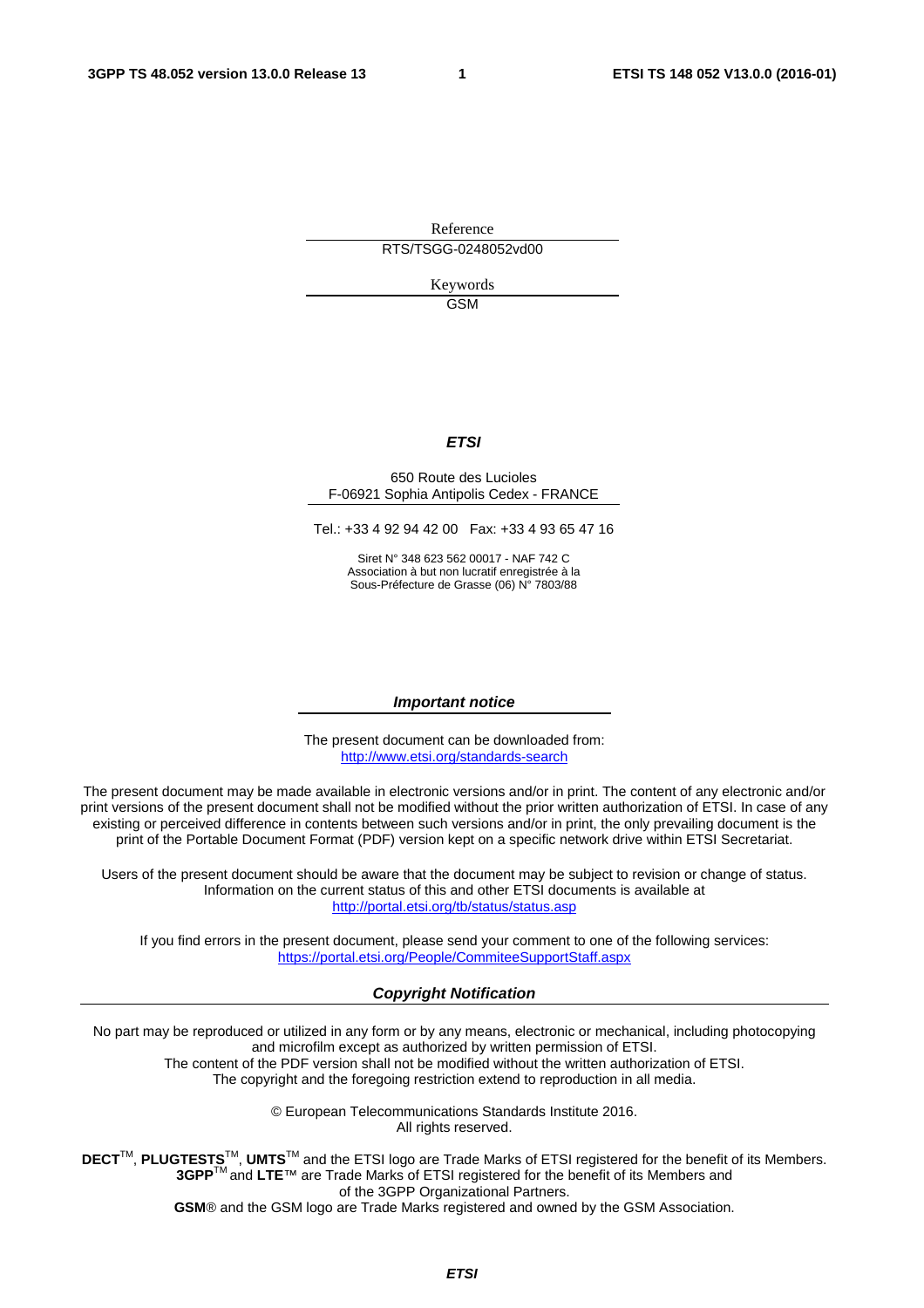### Intellectual Property Rights

IPRs essential or potentially essential to the present document may have been declared to ETSI. The information pertaining to these essential IPRs, if any, is publicly available for **ETSI members and non-members**, and can be found in ETSI SR 000 314: *"Intellectual Property Rights (IPRs); Essential, or potentially Essential, IPRs notified to ETSI in respect of ETSI standards"*, which is available from the ETSI Secretariat. Latest updates are available on the ETSI Web server [\(https://ipr.etsi.org/](https://ipr.etsi.org/)).

Pursuant to the ETSI IPR Policy, no investigation, including IPR searches, has been carried out by ETSI. No guarantee can be given as to the existence of other IPRs not referenced in ETSI SR 000 314 (or the updates on the ETSI Web server) which are, or may be, or may become, essential to the present document.

### Foreword

This Technical Specification (TS) has been produced by ETSI 3rd Generation Partnership Project (3GPP).

The present document may refer to technical specifications or reports using their 3GPP identities, UMTS identities or GSM identities. These should be interpreted as being references to the corresponding ETSI deliverables.

The cross reference between GSM, UMTS, 3GPP and ETSI identities can be found under [http://webapp.etsi.org/key/queryform.asp.](http://webapp.etsi.org/key/queryform.asp)

### Modal verbs terminology

In the present document "**shall**", "**shall not**", "**should**", "**should not**", "**may**", "**need not**", "**will**", "**will not**", "**can**" and "**cannot**" are to be interpreted as described in clause 3.2 of the [ETSI Drafting Rules](http://portal.etsi.org/Help/editHelp!/Howtostart/ETSIDraftingRules.aspx) (Verbal forms for the expression of provisions).

"**must**" and "**must not**" are **NOT** allowed in ETSI deliverables except when used in direct citation.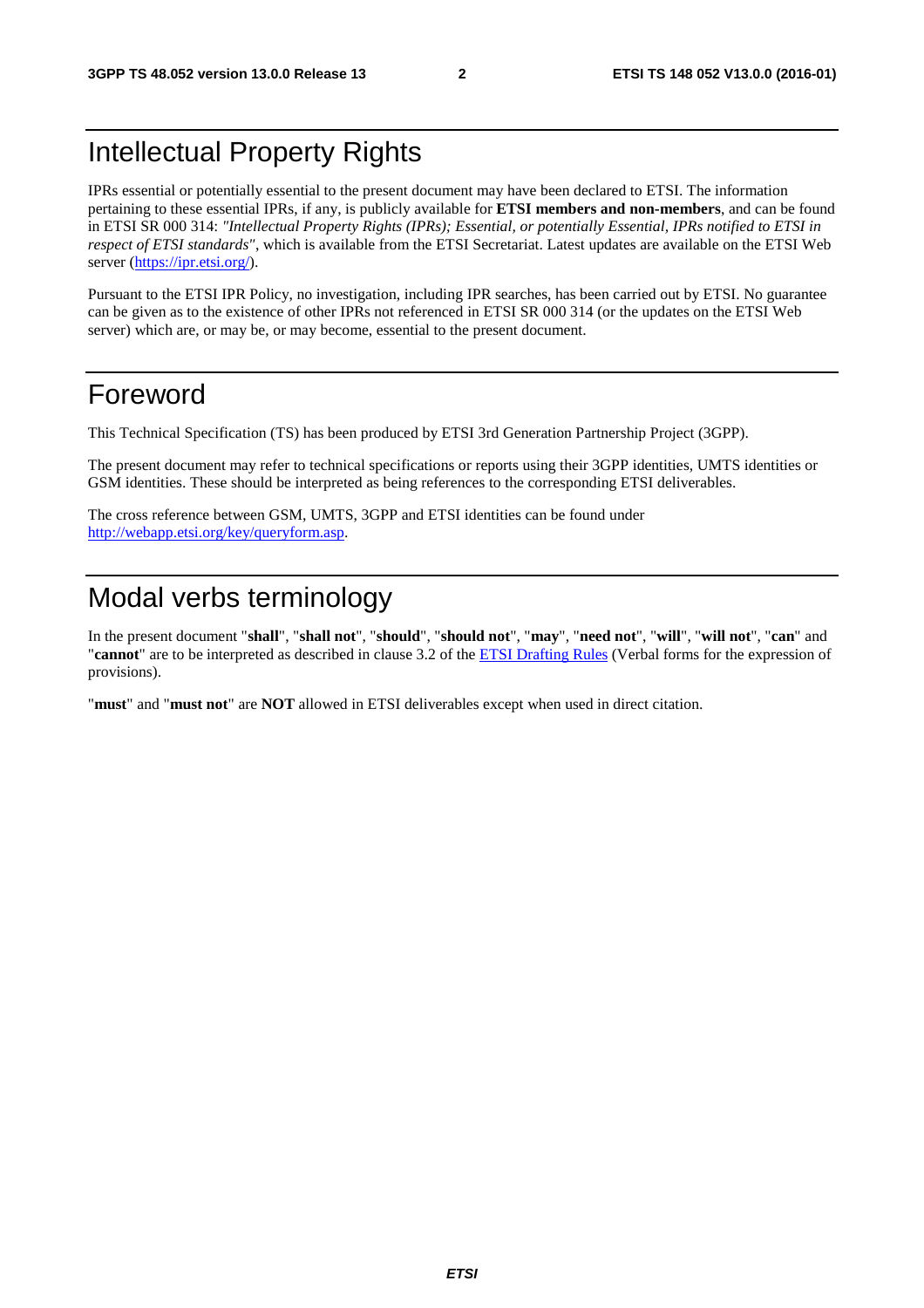$\mathbf{3}$ 

### Contents

| $\perp$          |                               |  |  |  |
|------------------|-------------------------------|--|--|--|
| 2                |                               |  |  |  |
| 3                |                               |  |  |  |
| 3.1              |                               |  |  |  |
| 3.2              |                               |  |  |  |
| 4                |                               |  |  |  |
| 5                |                               |  |  |  |
| 5.1              |                               |  |  |  |
| 5.2              |                               |  |  |  |
| 5.3              |                               |  |  |  |
| 5.3.1            |                               |  |  |  |
| 5.3.2            |                               |  |  |  |
| 5.3.2.1          |                               |  |  |  |
| 5.3.2.2          |                               |  |  |  |
| 5.3.2.3          |                               |  |  |  |
| 5.3.2.4<br>5.3.3 |                               |  |  |  |
| 5.3.4            |                               |  |  |  |
| 5.3.5            |                               |  |  |  |
| 5.3.6            |                               |  |  |  |
| 5.3.7            |                               |  |  |  |
| 5.3.8            |                               |  |  |  |
| 5.3.9            |                               |  |  |  |
| 5.3.10           |                               |  |  |  |
| 5.3.11           |                               |  |  |  |
| 5.3.12           |                               |  |  |  |
| 5.3.13           |                               |  |  |  |
| 5.3.14           |                               |  |  |  |
| 6                |                               |  |  |  |
| 6.1              |                               |  |  |  |
| 6.2              |                               |  |  |  |
| $\tau$           |                               |  |  |  |
| 7.1              |                               |  |  |  |
| 7.2              |                               |  |  |  |
| 7.3              |                               |  |  |  |
|                  | <b>Annex A (informative):</b> |  |  |  |
|                  |                               |  |  |  |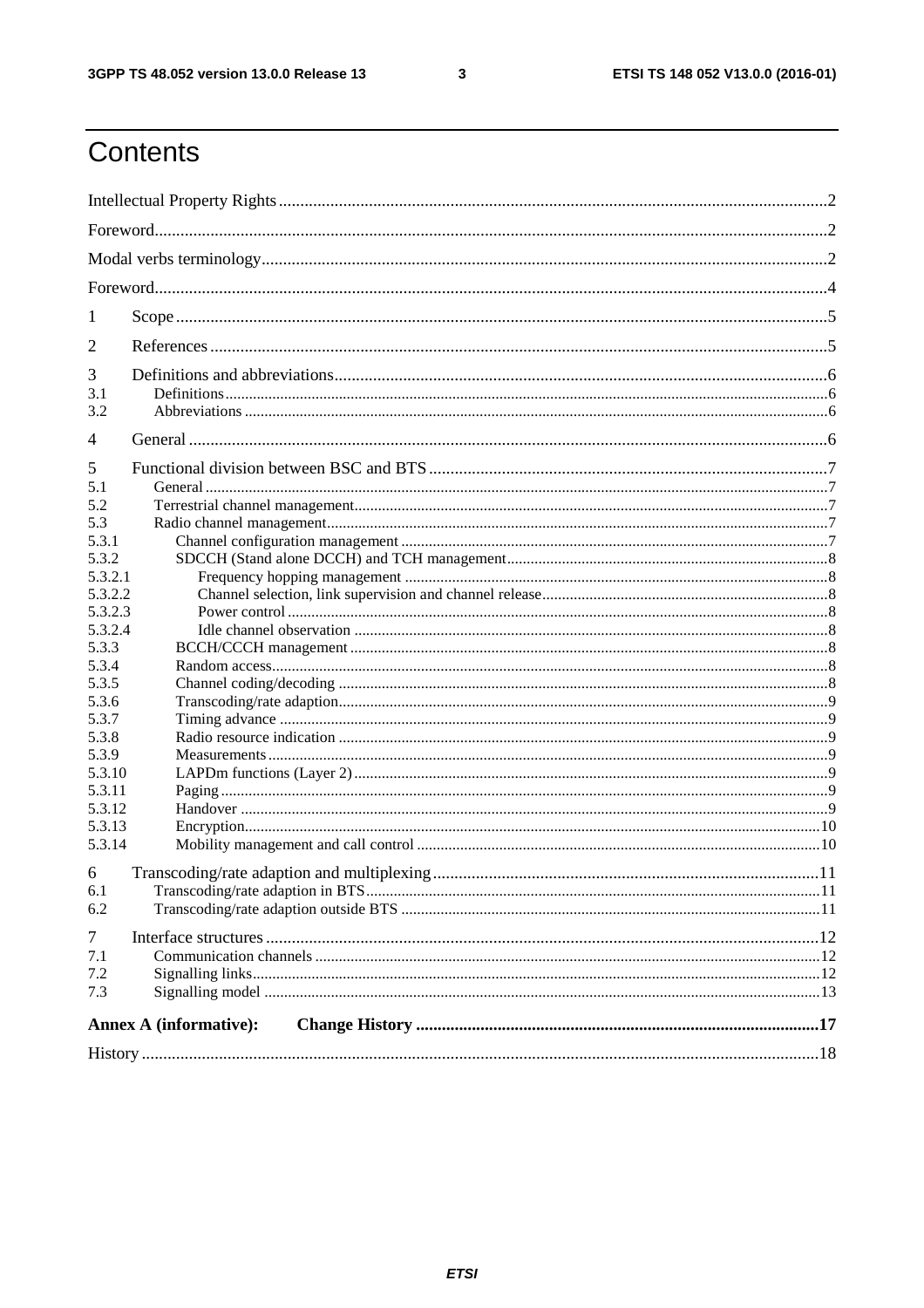### Foreword

This Technical Specification has been produced by the 3<sup>rd</sup> Generation Partnership Project (3GPP).

The contents of the present document are subject to continuing work within the TSG and may change following formal TSG approval. Should the TSG modify the contents of the present document, it will be re-released by the TSG with an identifying change of release date and an increase in version number as follows:

Version x.y.z

where:

- x the first digit:
	- 1 presented to TSG for information;
	- 2 presented to TSG for approval;
	- 3 or greater indicates TSG approved document under change control.
- y the second digit is incremented for all changes of substance, i.e. technical enhancements, corrections, updates, etc.
- z the third digit is incremented when editorial only changes have been incorporated in the document.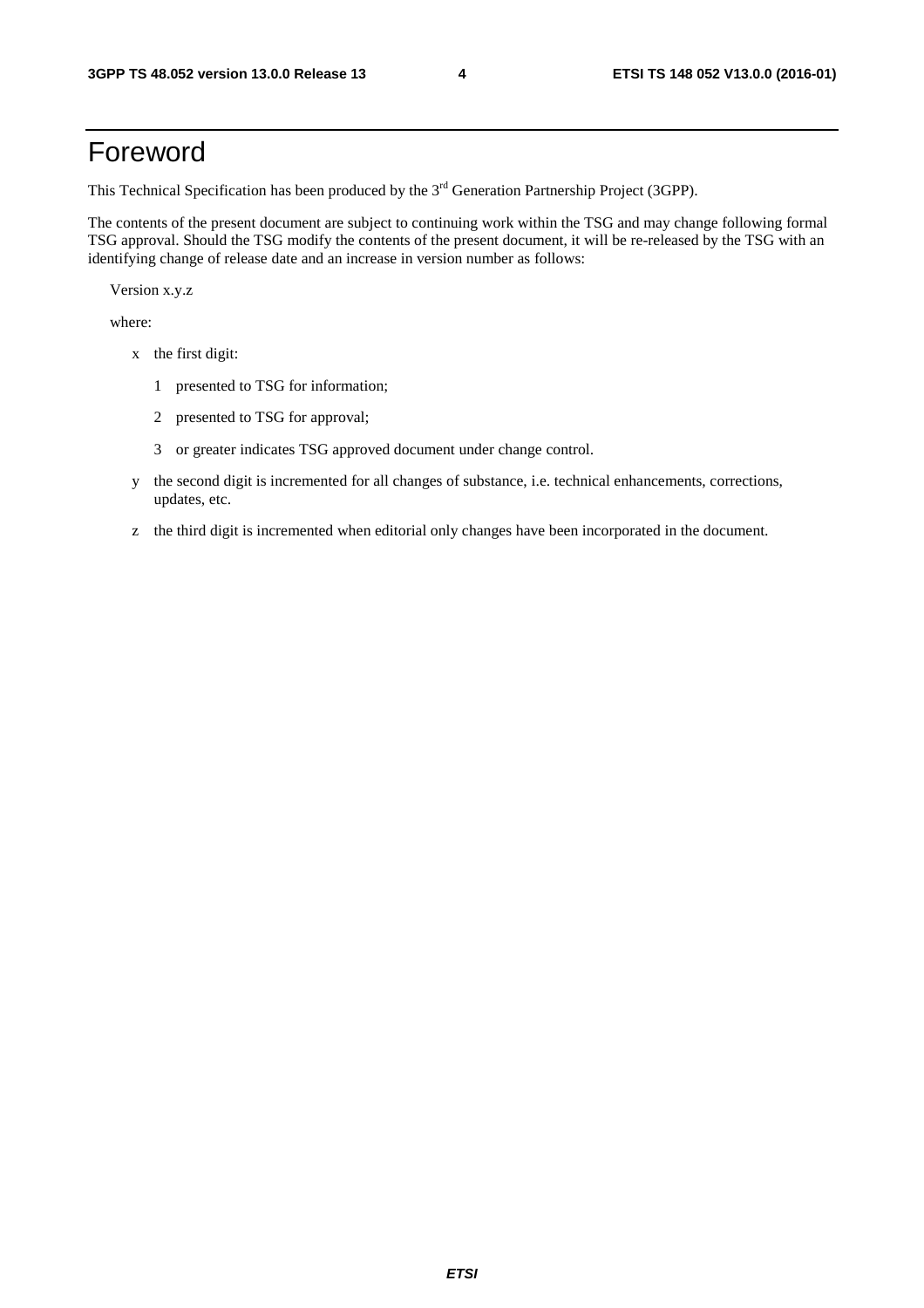### 1 Scope

The use and general aspects of the A-bis interface are given in 3GPP TS 48.051.

The present document gives the principle basis for the rest of the specifications specifying the interface between the Base Station Controller, BSC, and the Base Transceiver Station, BTS, with its transceivers, TRX. These components together form the Base Station System, BSS. (The interface between MSC and the BSS is specified in 3GPP TS 48.001 and 3GPP TS 48.020).

The intention with this interface is to get a unified way of connecting remotely located BTSs/TRXs to a BSC allowing for the interconnection of BSCs and BTSs/TRXs from different manufacturers.

In order to keep the BTS as simple as possible, BTS contains only those functions which have to recide close to the radio interface.

### 2 References

The following documents contain provisions which, through reference in this text, constitute provisions of the present document.

- References are either specific (identified by date of publication, edition number, version number, etc.) or non-specific.
- For a specific reference, subsequent revisions do not apply.
- For a non-specific reference, the latest version applies. In the case of a reference to a 3GPP document (including a GSM document), a non-specific reference implicitly refers to the latest version of that document *in the same Release as the present document*.
- [1] 3GPP TR 21.905: "Vocabulary for 3GPP Specifications". [2] 3GPP TS 48.001: "Base Station System - Mobile services Switching Centre (BSS - MSC) interface; General aspects".
- [3] 3GPP TS 48.002: "Base Station System Mobile-services Switching Centre (BSS MSC) interface Interface principles".
- [4] Void.
- [5] 3GPP TS 48.006: "Signalling transport mechanism specification for the Base Station System Mobile-services Switching Centre (BSS-MSC) interface".
- [6] Void.
- [7] 3GPP TS 48.020: "Rate adaption on the Base Station System Mobile-services Switching Centre (BSS-MSC) interface".
- [8] 3GPP TS 48.051: "Base Station Controller Base Transceiver Station (BSC-BTS) interface; General aspects".
- [9] 3GPP TS 48.058: "Base Station Controller Base Transceiver Station (BSC-BTS) interface; Layer 3 specification".
- [10] 3GPP TS 48.060: "Inband control of remote transcoders and rate adaptors for full rate traffic channels".
- [11] 3GPP TS 48.061: "Inband control of remote transcoders and rate adaptors for half rate traffic channels".
- [12] **Void.**
- [13] 3GPP TS 23.002: "Network Architecture".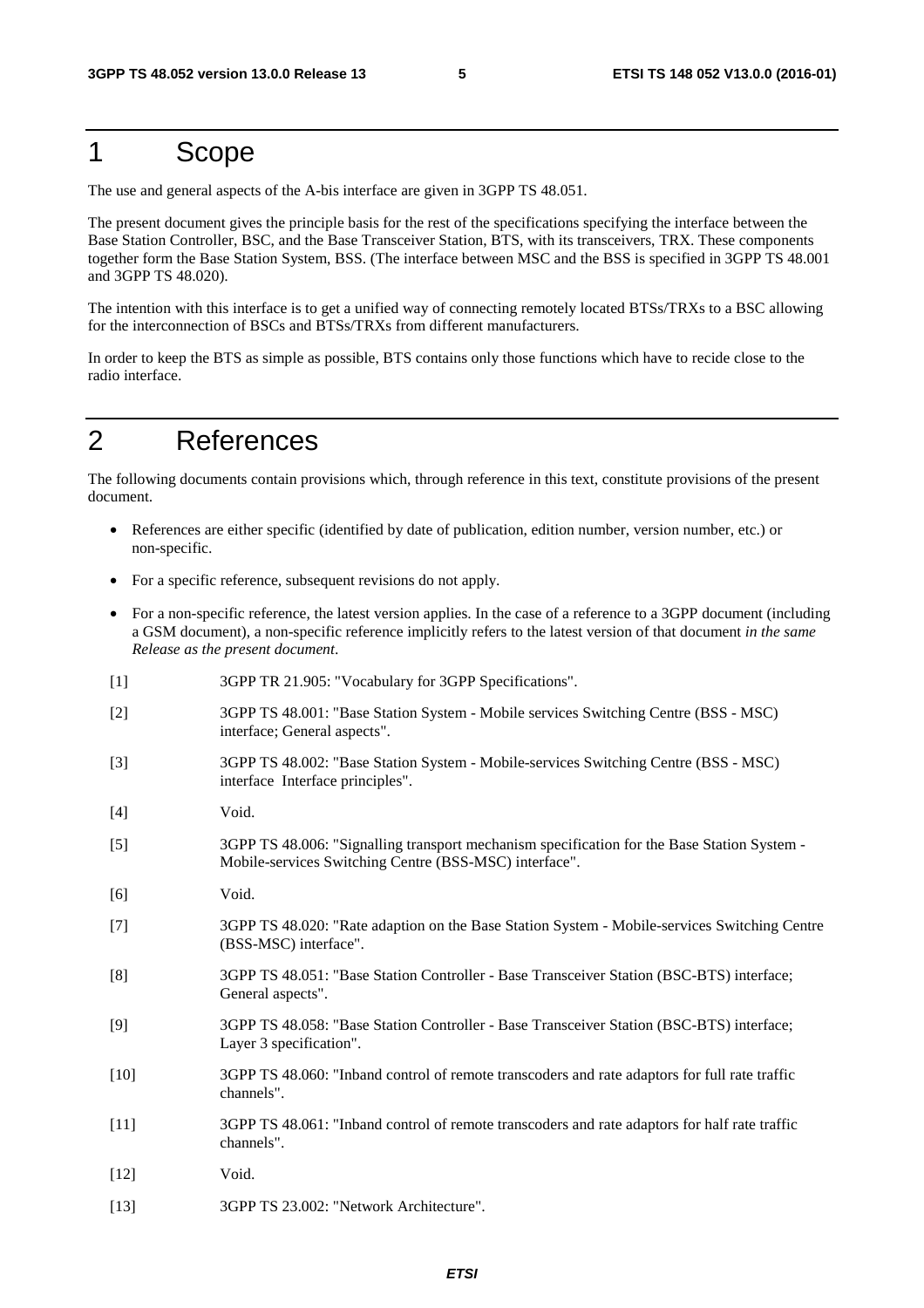### 3 Definitions and abbreviations

#### 3.1 Definitions

For the purposes of the present document, the following terms and definitions apply:

**Base Station System (BSS):** system of base station equipment (transceivers, controllers, etc..) which is viewed by the MSC through a single interface as defined by the 3GPP TS 48.0xx series of recommendations, as being the entity responsible for communicating with Mobile Stations in a certain area. The radio equipment of a BSS may cover one or more cells. A BSS may consist of one or more base stations. If an internal interface according to the 3GPP TS 48.05x series at recommendations is implemented, then the BSS shall consist of one Base Station Controller (BSC) and several Base Transceiver Stations (BTSs).

NOTE: The functionality is described in 3GPP TS 48.001.

**Base Station Controller (BSC):** network component in the PLMN with the functions for control of one or more Base Transceiver Stations (BTSs).

**Base Transceiver Station (BTS):** network component which serves one cell, and is controlled by a Base Station Controller. The BTS can consist of one or more TRXs with or without common control equipment.

**Cell:** See 3GPP TS 23.002.

**Transceiver (TRX):** in the GSM PLMN is the functional entity which supports the 8 basic radio channels of the same TDMA-frame.

**Base Control Function (BCF):** functional entity which handles common control functions within a BTS, e.g. frequency hopping sequences etc.

At a multi BTS site, one of the BCFs can also be choosen to perform functions common to the site (e.g. external alarms, power supply, time base).

#### 3.2 Abbreviations

For the purposes of the present document, the abbreviations given in 3GPP TR 21.905 apply.

### 4 General

3GPP TS 48.001 and 3GPP TS 48.020 specify the functional split and interface between MSC and the Base Station System, BSS, the A- interface.

The BSS can be further subdivided into one BSC controlling one or more BTSs, each consisting of one or more TRXs. The interface treated by the present document is the interface between a BSC and a BTS. It is denoted the A-bisinterface.

The A-bis-interface is capable of supporting three different internal BTS configurations:

- one single TRX;
- a collection of TRXs where all are served by a common physical connection;
- a collection of TRXs, each served by its own physical connection.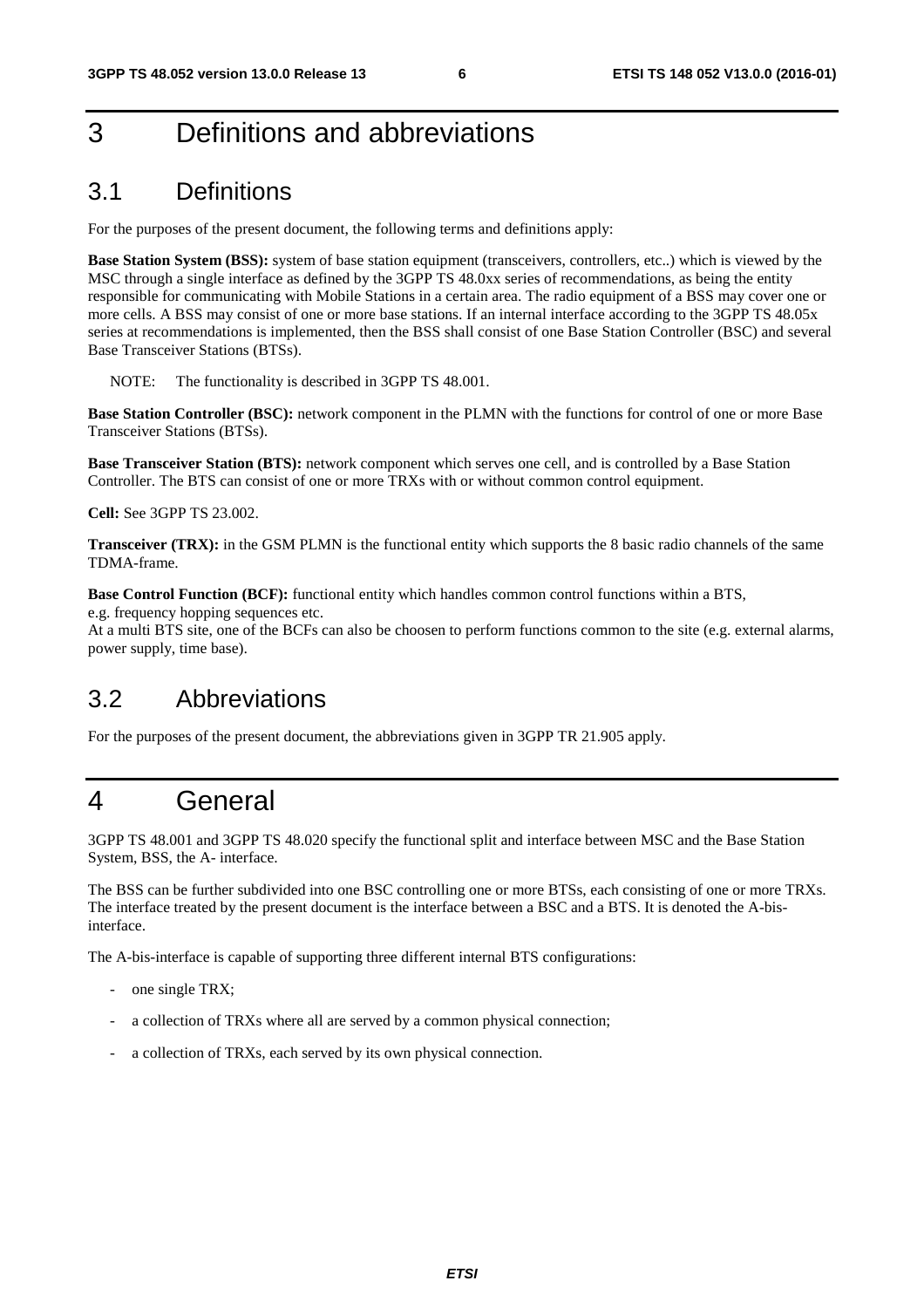Figure 4.1 shows some possible configurations.



**Figure 4.1: BSS Subdivision and Interfaces** 

The present document is based on the use of digital transmission system interfaces, either at 2 048 kbit/s or at 64 kbit/s. Furthermore, the use of a subrate of 16 kbit/s and/or 8 kbit/s is supported for coded speech or rate adapted data.

This interface will support the transcoder positioned either inside or outside BTS. In the latter case, remote control (synchronisation) of the transcoder is used.

### 5 Functional division between BSC and BTS

#### 5.1 General

In Technical Specification 3GPP TS 48.001 the functional division between MSC and BSS is described. This clause describes the further subdivision of functions between BSC and BTS/TRX required for the A-bis interface. A summary can be found in table 5.1. Some general requirements on the functionality of the A-bis interface are also specified.

#### 5.2 Terrestrial channel management

There is a unique mapping from traffic channels on the radio path to the terrestrial traffic channels. BSC makes the choice of radio channel and thereby also of the terrestrial channel for a call.

### 5.3 Radio channel management

#### 5.3.1 Channel configuration management

The channel configuration is controlled between the BSC and OMC. Current configuration is downloaded from OMC to BSC which then controls the use of the radio channels (TDMA time slots for BCCH/CCCH, TCHs, SDCCHs etc).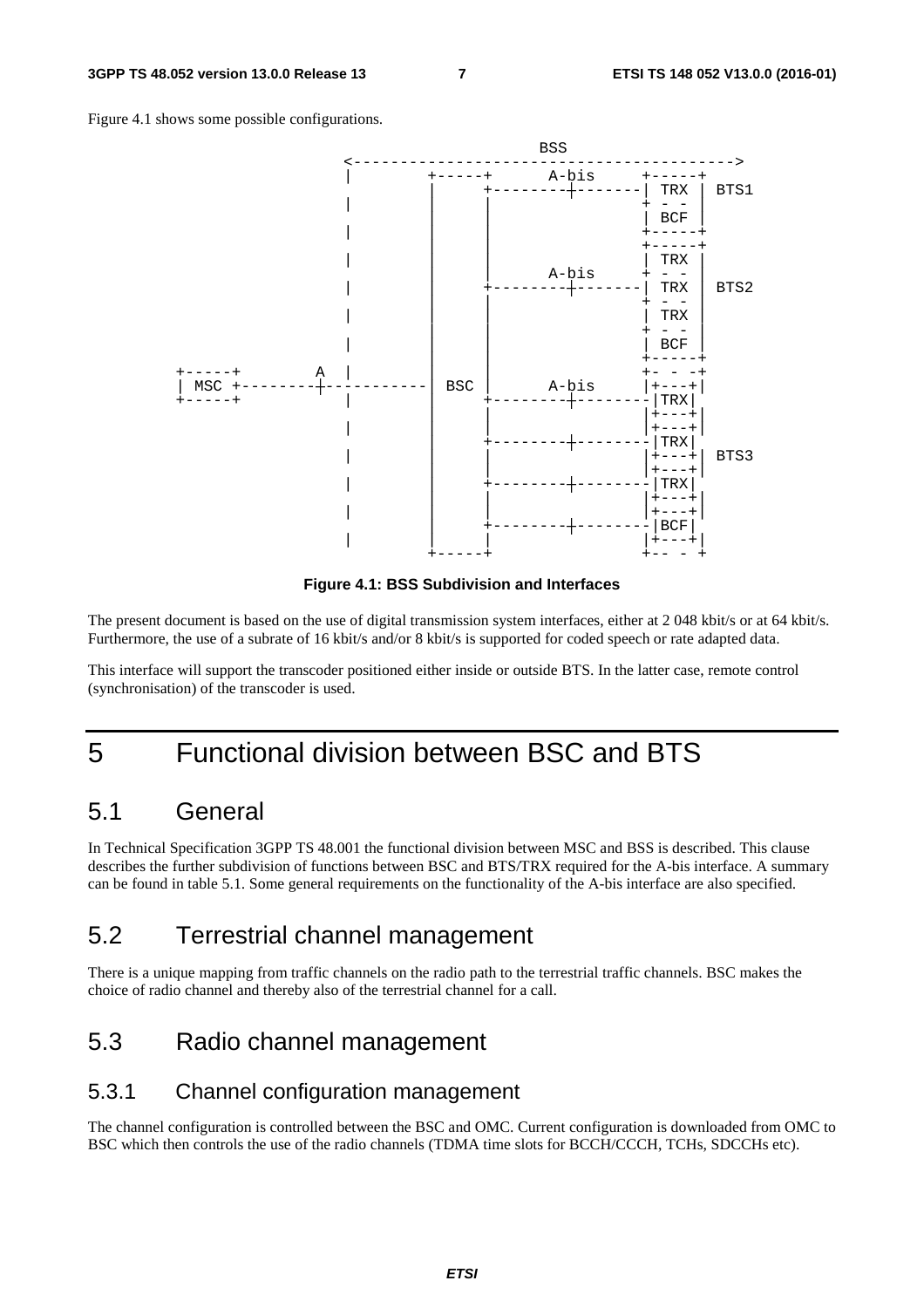#### 5.3.2 SDCCH (Stand alone DCCH) and TCH management

#### 5.3.2.1 Frequency hopping management

The hopping sequences for each BTS (cell) is downloaded from OMC to BSC. It is then the responsibility of BSC to download this information to each BTS and also to send the corresponding BCCH information to be transmitted in the BCCH time slots.

#### 5.3.2.2 Channel selection, link supervision and channel release

These functions are controlled by BSC. For channel selection BSC has to have information on blocked radio channels and also on interference level on idle channels.

In the assignment messages to MS (Immediate Assign, Assign Command and Handover Command), a Starting Time parameter is included. This starting time is based on the frame number on the (new) BTS. Before sending the assign message to MS, BSC has to be informed on the current frame number in BTS.

When assigning a channel, BSC shall inform BTS on relevant parameters, e.g. channel type, channel coding, rate adaption, starting time.

#### 5.3.2.3 Power control

The ordered MS power level is sent in the 16 bit L1-header of SACCH- blocks on the downlink and the actual power level used by MS is reported in the corresponding L1-header on the uplink. This header is inserted (downlink) and extracted (uplink) by BTS/TRX.

The determination of required power level in MS is based on uplink radio measurements made by BTS/TRX and reported to BSC. The basic control of this power is performed by BSC and the dynamic regulation is performed by BSC or optionally by BTS. If BTS supports dynamic MS power regulation, BSC can indicate whether BTS is to regulate the MS power and if so, also the parameters required by BTS.

The required TRX transmission power level on a channel is based on reported measurements performed by MS. The dynamic control of this power is optional. If supported, the basic control is performed by BSC and the dynamic regulation is performed by BSC or optionally by BTS. If BTS supports dynamic TRX transmission power regulation, BSC can indicate whether BTS is to regulate the transmission power and if so, also the parameters required by BTS.

#### 5.3.2.4 Idle channel observation

Idle channels are monitored by BTS.

#### 5.3.3 BCCH/CCCH management

TRX knows the timing of BCCH/CCCH slots (not known by BSC). The actual timing of BCCH/CCCH blocks therefore has to be made by BTS/TRX, including the scheduling of Paging Request messages on paging sub-channels.

BCCH information is downloaded to BTS.

#### 5.3.4 Random access

Detection of a random access attempt has to be made by TRX which then sends a message to BSC containing the required timing advance, the frame number of the access attempt and the 8 bit Channel Request message sent by MS in the access burst. This information is then included by BSC in the following Immediate Assign message sent to MS.

#### 5.3.5 Channel coding/decoding

The error protection coding and decoding is made by BTS/TRX.

Different coding and interleaving schemes are used for speech and data calls. This information has to be signalled from BSC to BTS on a per call basis.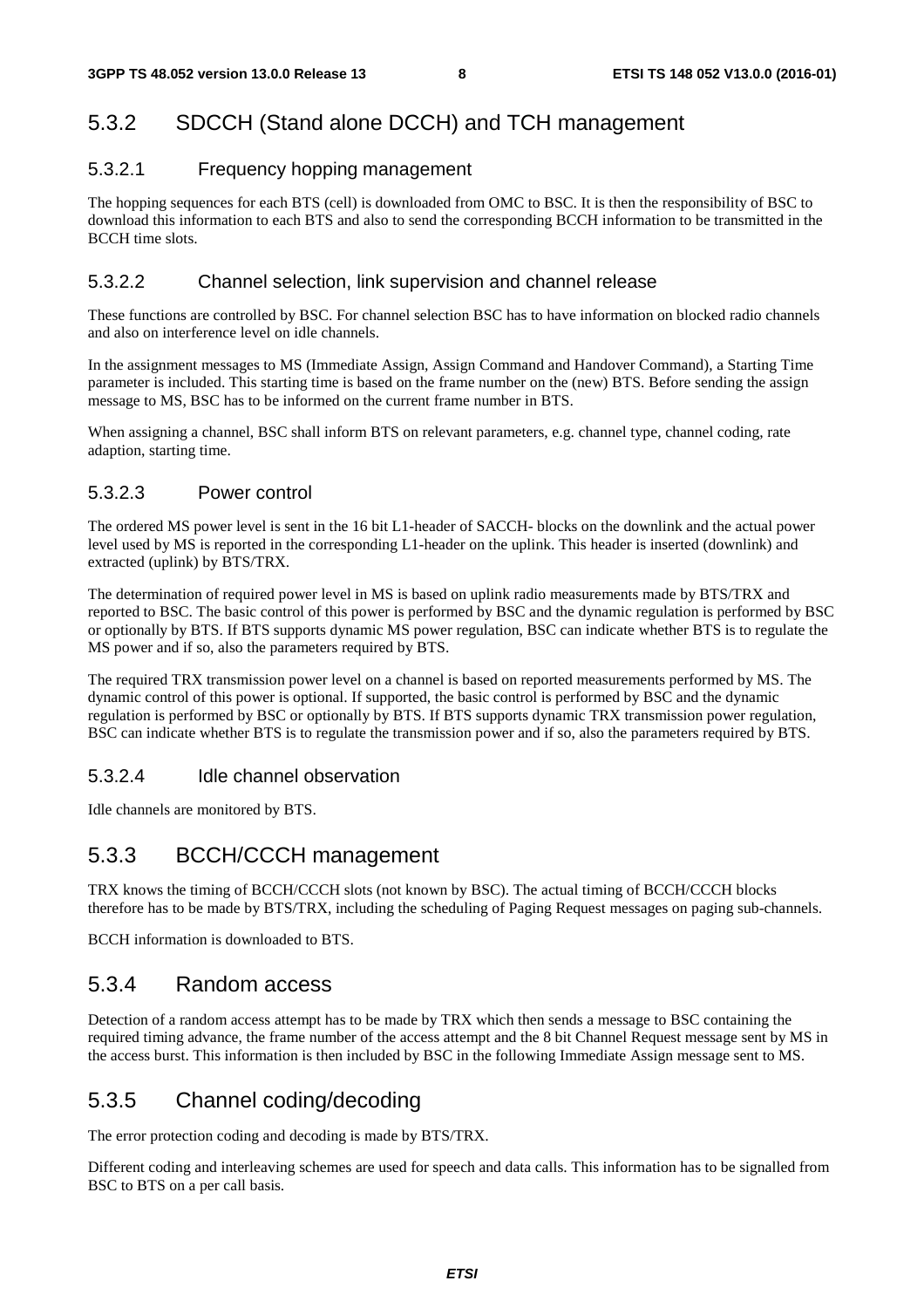#### 5.3.6 Transcoding/rate adaption

The A-bis interface has to allow for the transcoder/rate adaptor being positioned either inside or outside BTS.

#### 5.3.7 Timing advance

Timing advance has to be determined by TRX.

When MS is on a dedicated channel (SDCCH, TCH), the required timing advance (TA) is sent to MS and the actual timing advance is reported by MS in the 16 bit L1-header of the SACCH blocks.

At handover access, TA is determined by TRX and reported to MS in the PHYsical INFOrmation message sent by BTS/TRX.

At random access, TA is determined by TRX but in those cases, TA has to be reported to BSC for inclusion in the IMMediate ASSIGN message sent to MS by BSC.

#### 5.3.8 Radio resource indication

BTS reports on status (interference level, blocking etc.) of idle channels to BSC on a regular basis.

#### 5.3.9 Measurements

MS measures the downlink received level and quality from the serving cell and the received level from surrounding cells. The results from these measurements are reported by MS in Measurement Report messages on SACCH.

Uplink received level and quality are measured by BTS/TRX. The parameters for the uplink measurements are equivalent to the parameters used by MS for the corresponding downlink measurements (averaging period and dynamic range).

The support of forwarding this basic raw measurement data over the A-bis interface is mandatory. Additionally, BTS and BSC may optionally support some pre-processing in BTS of this data.

#### 5.3.10 LAPDm functions (Layer 2)

Layer 2 on the radio interface (LAPDm) is terminated at BTS/TRX. Between BTS and BSC, LAPD is used.

#### 5.3.11 Paging

Paging is initiated by MSC via BSC.

BSC determines the paging group to be used based on IMSI of the MS to be paged. The paging group value is sent to BTS together with the TMSI or IMSI.

Based on the paging group information, BTS/TRX will build the relevant PAGING REQUEST message and execute the transmission of the message in the correct paging sub-channel.

#### 5.3.12 Handover

No handover recognition or decision is made by BTS.

However, BTS/TRX has to detect the handover access made by a handed over MS. BTS/TRX also checks the Handover Reference value sent by MS in the handover access burst against the Handover Reference value received from BSC in the channel activation command. In case of an asynchronous handover, BTS/TRX then builds the PHYsical INFOrmation message (including the Timing Advance value) and sends it to MS. The handover access is also reported to BSC.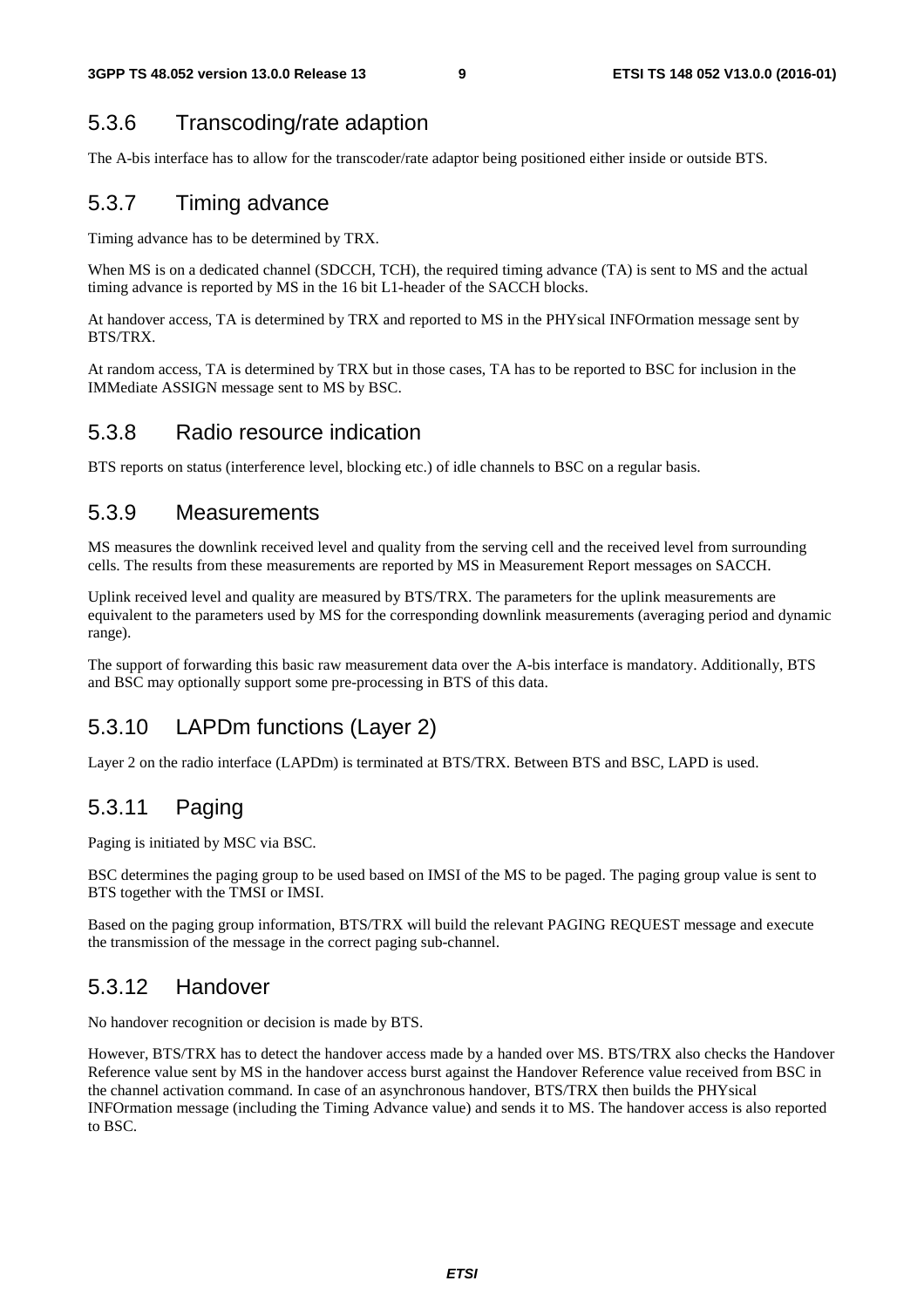### 5.3.13 Encryption

Encryption and decryption is made of the complete outgoing bit stream (except for preambles/synch words). This therefore has to be made by TRX. The encryption key has to be downloaded to BTS/TRX before encryption starts. Special control messages are therefore required between BSC and BTS/TRX.

#### 5.3.14 Mobility management and call control

All mobility management and call control functions recide in MSC.

| <b>FUNCTION</b>                               | Location   |                |  |
|-----------------------------------------------|------------|----------------|--|
|                                               | <b>BTS</b> | <b>BSC/MSC</b> |  |
| TERRESTRIAL CHANNEL MANAGEMENT                |            |                |  |
| MSC-BSC channels                              |            |                |  |
| Channel allocation                            |            | х              |  |
| <b>Blocking indication</b>                    |            | x              |  |
|                                               |            |                |  |
| <b>BSC-BTS</b> channels                       |            |                |  |
| Channel allocation                            |            | х              |  |
| <b>Blocking indication</b>                    | x          |                |  |
|                                               |            |                |  |
| RADIO CHANNEL MANAGEMENT                      |            |                |  |
| Channel configuration management              |            | x              |  |
|                                               |            |                |  |
| <b>Frequency Hopping</b>                      |            |                |  |
| Management                                    |            | x              |  |
| Execution                                     | x          |                |  |
|                                               |            |                |  |
| <b>TCH</b> management                         |            |                |  |
| Channel allocation (choice)                   |            | х              |  |
| Link supervision                              |            | x              |  |
| Channel release                               |            | x              |  |
| Idle channel observation                      | х          |                |  |
| Power control determination<br>(note 3)       | x          | x              |  |
|                                               |            |                |  |
| SDCCH management (Stand alone DCCH)           |            |                |  |
| SDCCH allocation                              |            | х              |  |
| Link supervision                              |            | x              |  |
| Channel release                               |            | x              |  |
| Power control determination<br>(note 3)       | x          | x              |  |
|                                               |            |                |  |
| <b>BCCH/CCCH</b> management                   |            |                |  |
| Scheduling of messages                        |            |                |  |
| Management                                    |            | x              |  |
| Execution                                     | х          |                |  |
|                                               |            |                |  |
| Random access                                 |            |                |  |
| Access detection                              | x          |                |  |
| Immediate assign (access grant)               |            | x              |  |
|                                               |            |                |  |
| Channel coding/decoding                       | X          |                |  |
|                                               |            |                |  |
| Transcoding/rate adaption<br>(note 1)         | x          |                |  |
|                                               |            |                |  |
| Measurements                                  |            |                |  |
| Uplink measuring<br>(note 2)                  | x          |                |  |
| Processing of reports from MS/TRX<br>(note 4) | x          | x              |  |
| <b>Traffic measurements</b>                   |            | x              |  |
|                                               |            |                |  |
| Timing advance                                |            |                |  |
| Calculation                                   | x          |                |  |
| Signalling to MS at random access             |            | x              |  |

#### **Table 5.1: Summary of functional division between BTS and BSC/MSC**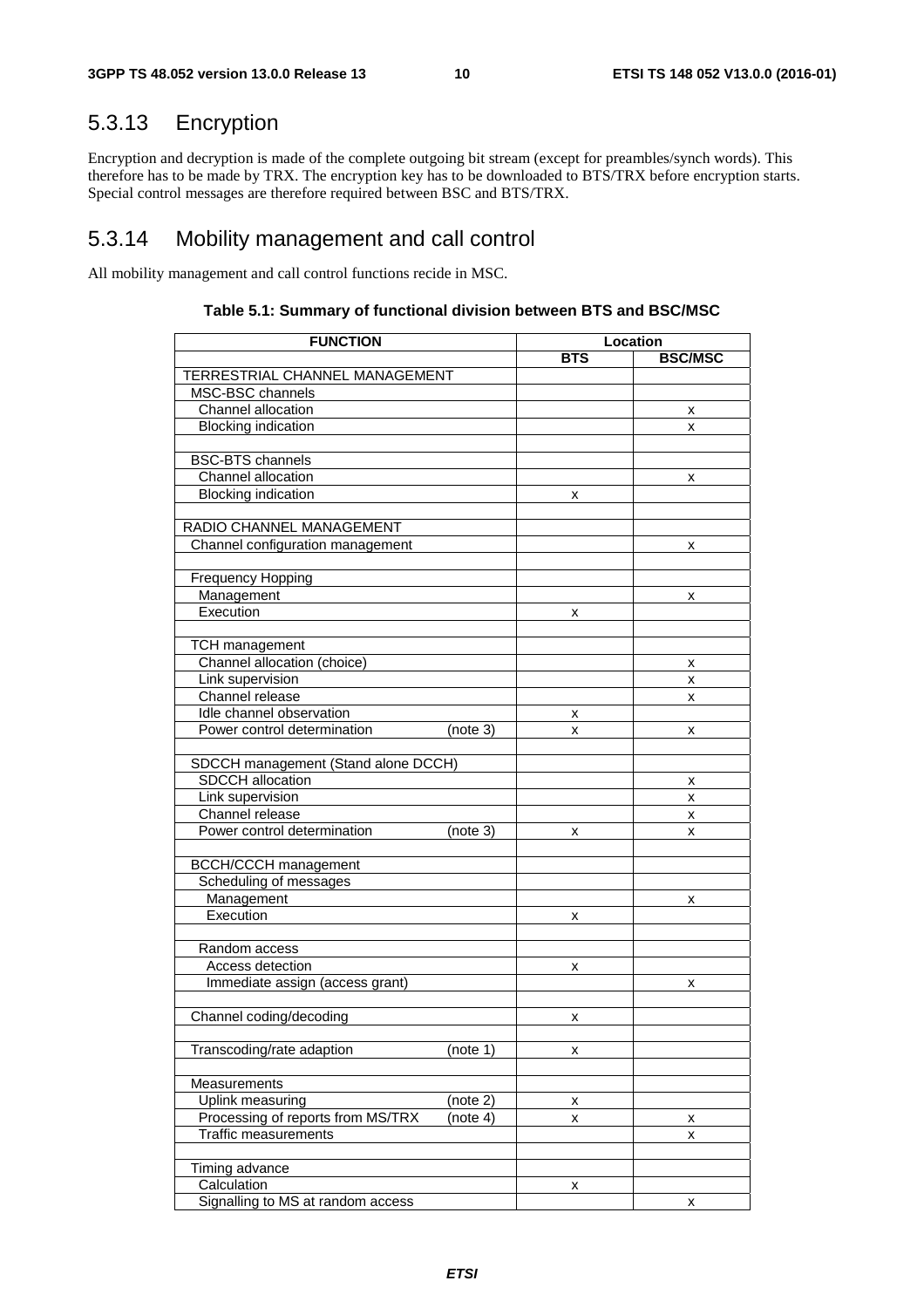| <b>FUNCTION</b>                                                                          | Location   |                |
|------------------------------------------------------------------------------------------|------------|----------------|
|                                                                                          | <b>BTS</b> | <b>BSC/MSC</b> |
| Signalling to MS at handover                                                             | x          |                |
| Signalling to MS during call                                                             | X          |                |
|                                                                                          |            |                |
| Radio resource indication                                                                |            |                |
| Report status of idle channels                                                           | x          |                |
|                                                                                          |            |                |
| LAPDm functions (Layer 2)                                                                | x          |                |
|                                                                                          |            |                |
| Encryption                                                                               |            |                |
| Management                                                                               |            | x              |
| Execution (Key from BSC)                                                                 | x          |                |
|                                                                                          |            |                |
| Paging                                                                                   |            |                |
| Initiation                                                                               |            | x              |
| DRX paging                                                                               |            |                |
| Management                                                                               |            | x              |
| Execution                                                                                | x          |                |
|                                                                                          |            |                |
| Handover                                                                                 |            |                |
| BSC internal, one cell                                                                   |            | x              |
| BSC internal, between cells                                                              |            | x              |
| <b>BSC</b> external                                                                      |            |                |
| recognition, radio reason                                                                |            | x              |
| recognition, traffic reason                                                              |            | x              |
| decision                                                                                 |            | x              |
| execution                                                                                |            | x              |
| Handover access detection                                                                | x          |                |
|                                                                                          |            |                |
| <b>MOBILITY MANAGEMENT</b>                                                               |            |                |
| Authentication                                                                           |            | x              |
| Location updating                                                                        |            | x              |
|                                                                                          |            |                |
| <b>CALL CONTROL</b>                                                                      |            | X              |
| Although the transcoder is always controlled by the BTS, it can optionally be<br>NOTE 1: |            |                |
| located outside the BTS (e.g. at the BSC or at the MSC site). In that case,              |            |                |
| remote control is performed by BTS using inchannel signalling.                           |            |                |
| Including averaging comparable to what is done in the MS.<br>NOTE 2:                     |            |                |
| The support of power level determination in BTS is optional.<br>NOTE 3:                  |            |                |
| The support of forwarding all raw measurement data from MS/TRX over the A-<br>NOTE 4:    |            |                |
| bis interface and the processing of it in BSC is mandatory. The BTS/BSC may              |            |                |
| additionally support also some pre- processing in BTS of this raw data.                  |            |                |

### 6 Transcoding/rate adaption and multiplexing

The interface supports two options: transcoding/rate adaption performed in BTS or outside BTS.

### 6.1 Transcoding/rate adaption in BTS

The transcoding of speech to normal 64 kbit/s A-law is performed within BTS.

Data may be rate adapted or submultiplexed to 64 kbit/s circuits.

### 6.2 Transcoding/rate adaption outside BTS

In this case the transcoder/rate adaptor is considered as part of the BSC.

The channel coding/decoding is performed by BTS/TRX. The choice of coding/interleaving has to be signalled from BSC to BTS.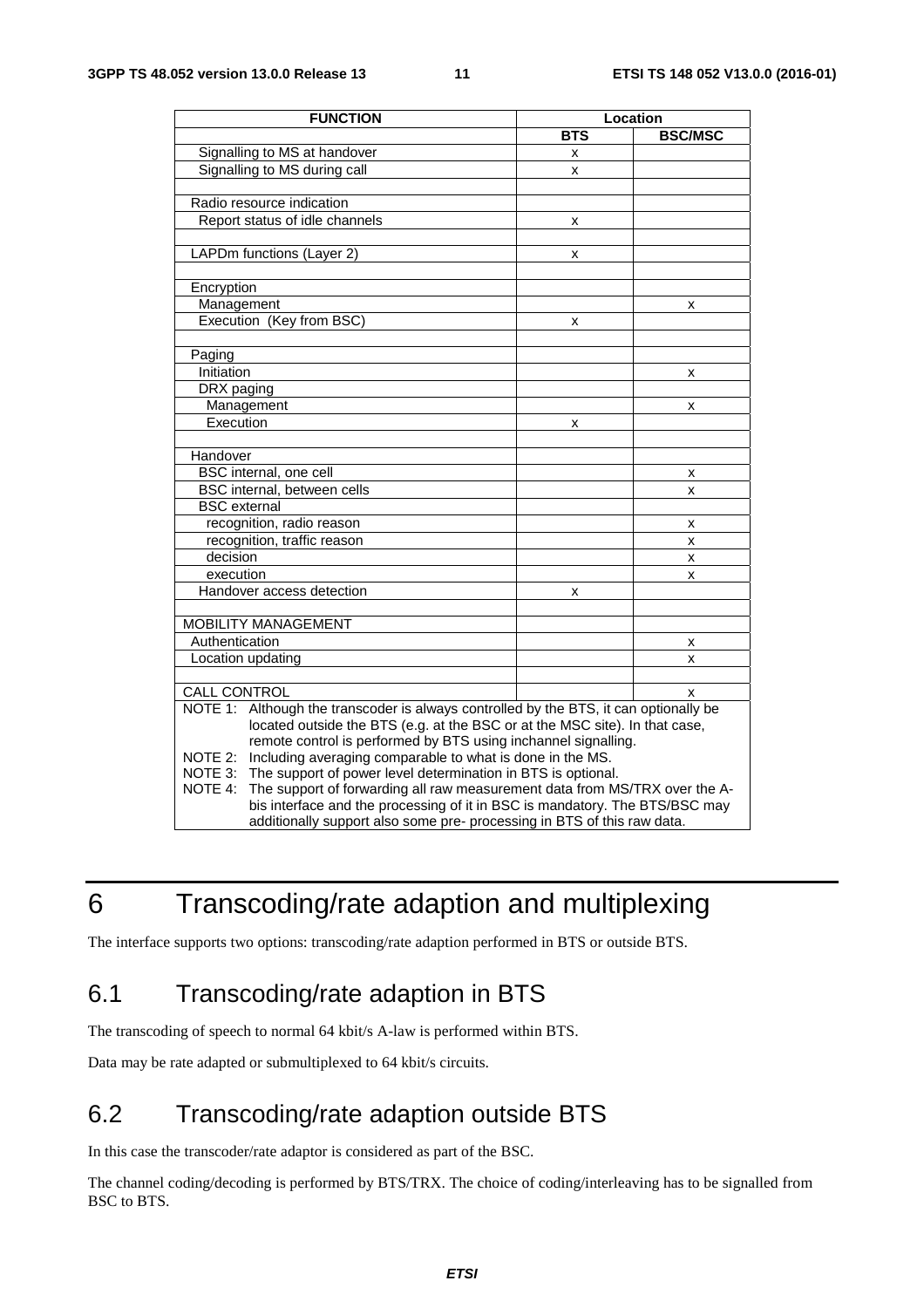The remote speech transcoder has to have knowledge of some radio parameters for an efficient decoding. In addition, the timing of the transcoder has to be aligned with the transmission of the frames over radio such that the frames from BSC arrive synchronized with the transmission over radio (minimizes delay due to remote transcoder). For this control and time alignment of the transcoder, inband signalling is used within a 16 kbit/s or an 8 kbit/s channel carrying speech or data, signalling and synchronisation. This remote control of the transcoder is specified in Technical Specifications 3GPP TS 48.060 (full rate traffic channels, 16 kbit/s submultiplexing only) and 3GPP TS 48.061 (half rate traffic channels, 16 or 8 kbit/s submultiplexing).

For data, rate adaption to subrate 16 or 8 kbit/s is performed within BTS.

For the link BTS-BSC, the following possibilities are foreseen:

- rate adaption of 16 kbit/s or 8 kbit/s speech + control or 16 kbit/s data + control to 64 kbit/s (one radio traffic channel per 64 kbit/s terrestrial channel);
- multiplexing of 16 kbit/s or 8 kbit/s speech + control or 16 kbit/s or 8 kbit/s data + control into one 64 kbit/s channel (up to eight radio traffic channels per 64 kbit/s terrestrial channel).

### 7 Interface structures

#### 7.1 Communication channels

The A-bis interface is considered to have two types of communication channels (see figure 7.1):

- traffic channel (SDC) at 8 kbit/s, 16 kbit/s or 64 kbit/s carrying speech or data of one radio traffic channel (Bm or Lm channel);
- signalling channels (SCH) at 16 kbit/s, 32 kbit/s or 64 kbit/s, carrying signalling information (both BSC-MS and BSC-BTS signalling).



**Figure 7.1: Communication Channel Types** 

#### 7.2 Signalling links

The addressing of TRXs and BCF is made using separate TEIs for each TRX and BCF.

Three logical links are defined for each TEI:

- RSL: Radio Signalling Link used for supporting traffic management procedures (MS to network communication). One link per TRX.
- OML: Operations and Maintenance Link used for supporting network management procedures (transferring operations and maintenance messages). One link per TRX and BCF.
- L2ML: Layer 2 Management Link used for transferring layer 2 management messages to TRX or BCF. One link per TRX and BCF.

A logical diagram for the architecture of the signalling links is given in figure 7.2.

Only point to point signalling links are used.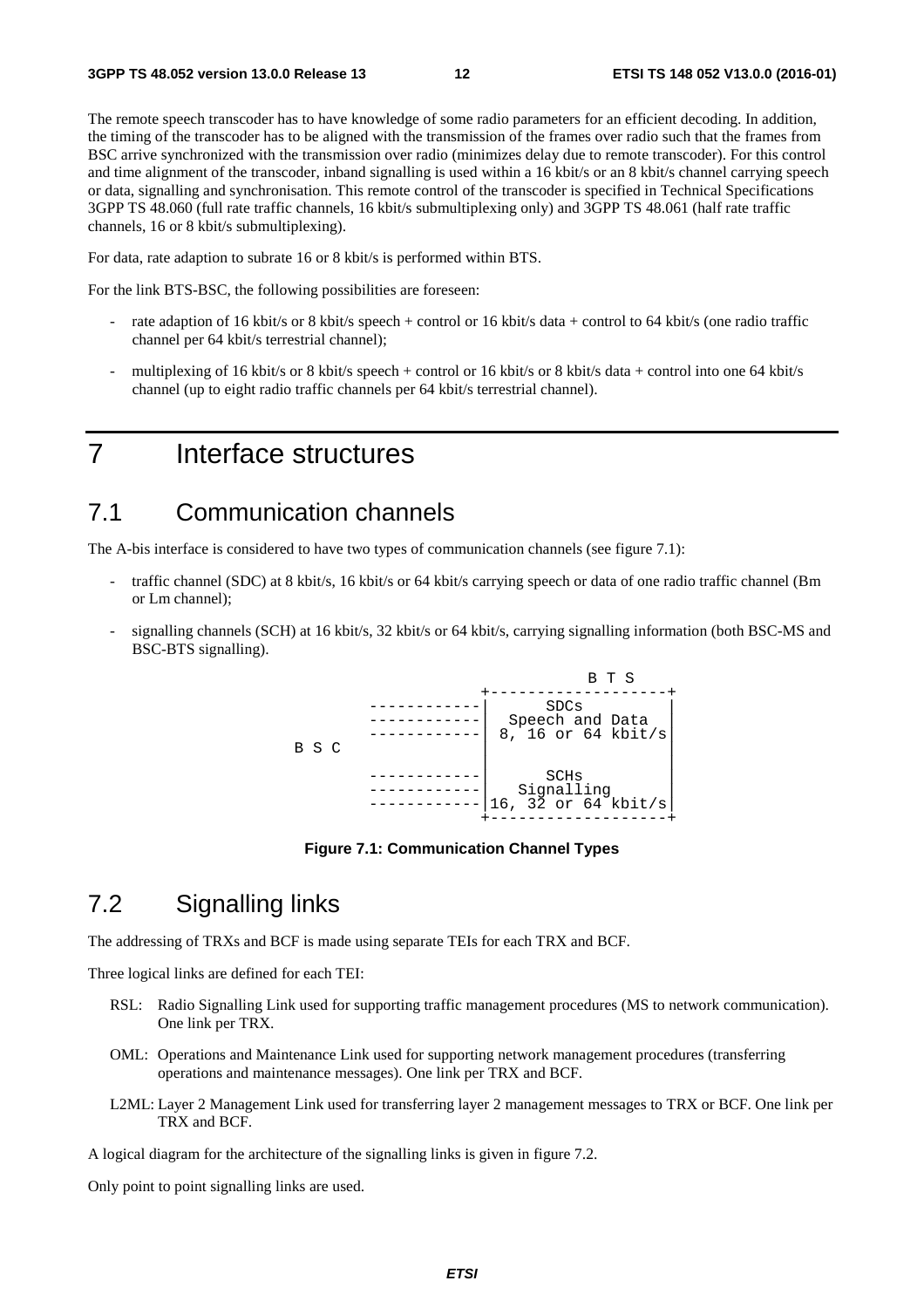SMS messages are also carried on the signalling links.



**Figure 7.2: Logical L2 links of A-bis interface** 

### 7.3 Signalling model

A signalling model for the A-bis interface and its signalling environment can be found in figure 7.3.

CM and MM messages are not interpreted by BSC or BTS. Over the A interface they are tranferred using DTAP (Direct Transfer Application Part) and over the A-bis interface they are transferred as transparent messages.

RR messages are mapped to BSSAP (BSS Application Part) in BSC. In BTS, most of them are handled as transparent messages. However, some of them have to be interpreted by BTS (e.g. random access, start ciphering, paging). The BTSM (BTS Management) entities contain procedures for handling these messages and also other procedures for managing the BTS as defined in Technical Specification 3GPP TS 48.058. In BTS there is a mapping between BTSM and the relevant RR messages over the radio interface (RR').

The Layer 2 protocol over the A-bis interface is based on LAPD. L2 addressing is made to TRX (or BCF) using the TEI of LAPD. Different L2 links are used for traffic management messages (RSL, Radio Signalling Link), network management messages (OML, Operation & Maintenance Link) and L2 management messages (L2ML, Layer 2 Management Link).

A model of Layer 3 for the A-bis interface can be found in figure 7.4.

For traffic management, two types of signalling messages have been defined:

Transparent Messages:Messages which are forwarded by BTS without interpretation or changes.

Non-Transparent Messages:Messages which are sent only between BSC and BTS and which BTS is acting upon or which are the results of BTS actions.

In addition, the messages have been grouped into four main groups: Radio Link Layer Management, Dedicated Channel Management, Common Channel Management and TRX Management messages.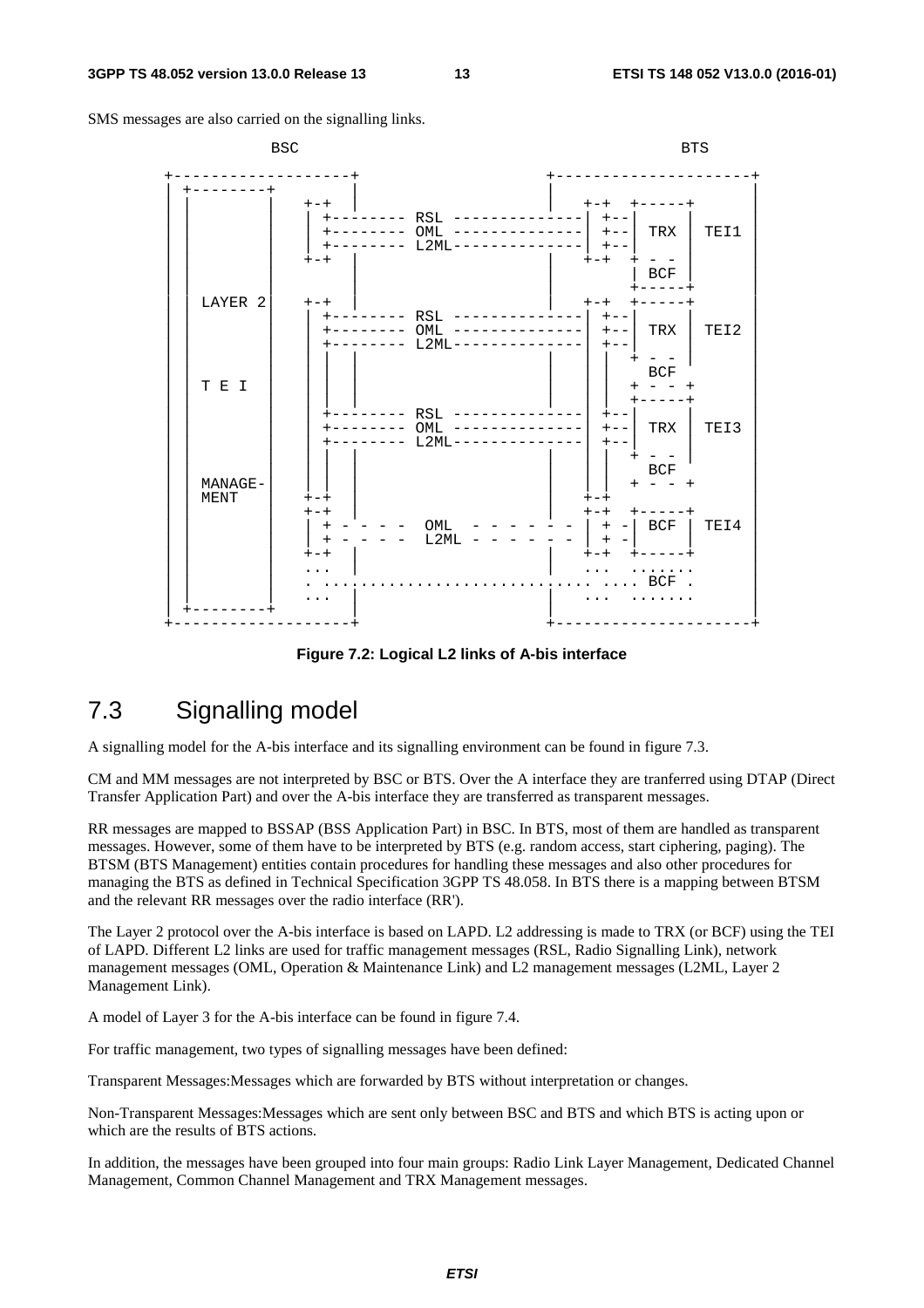Discrimination between these types and groups is based on the Message Discriminator which is sent as the first octet in all messages. Transparent and non-transparent messages are discriminated by a transparancy flag (T-bit) in the Message Discriminator. Transparent messages are merely forwarded to L2 on the radio interface.

In order to address the relevant radio channel, a Channel Number element is included to support the distribution of messages to relevant physical channels on the TRX. A Link Identifier element supports the distribution on logical links/channels on the radio interface (compare the DLCI element of the A interface, 3GPP TS 48.006).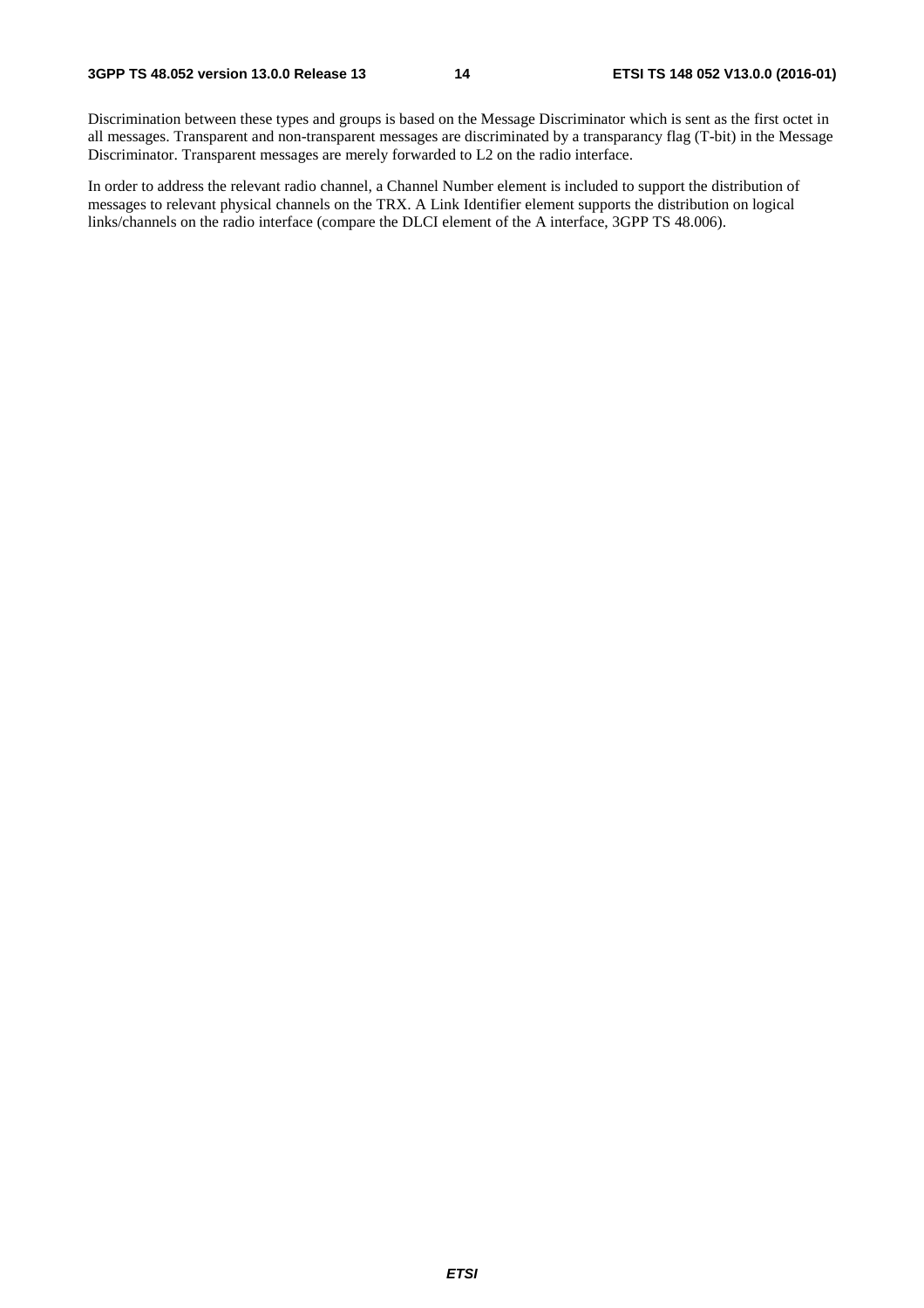

**Figure 7.3: Signalling model for the A-bis interface and its signalling environment**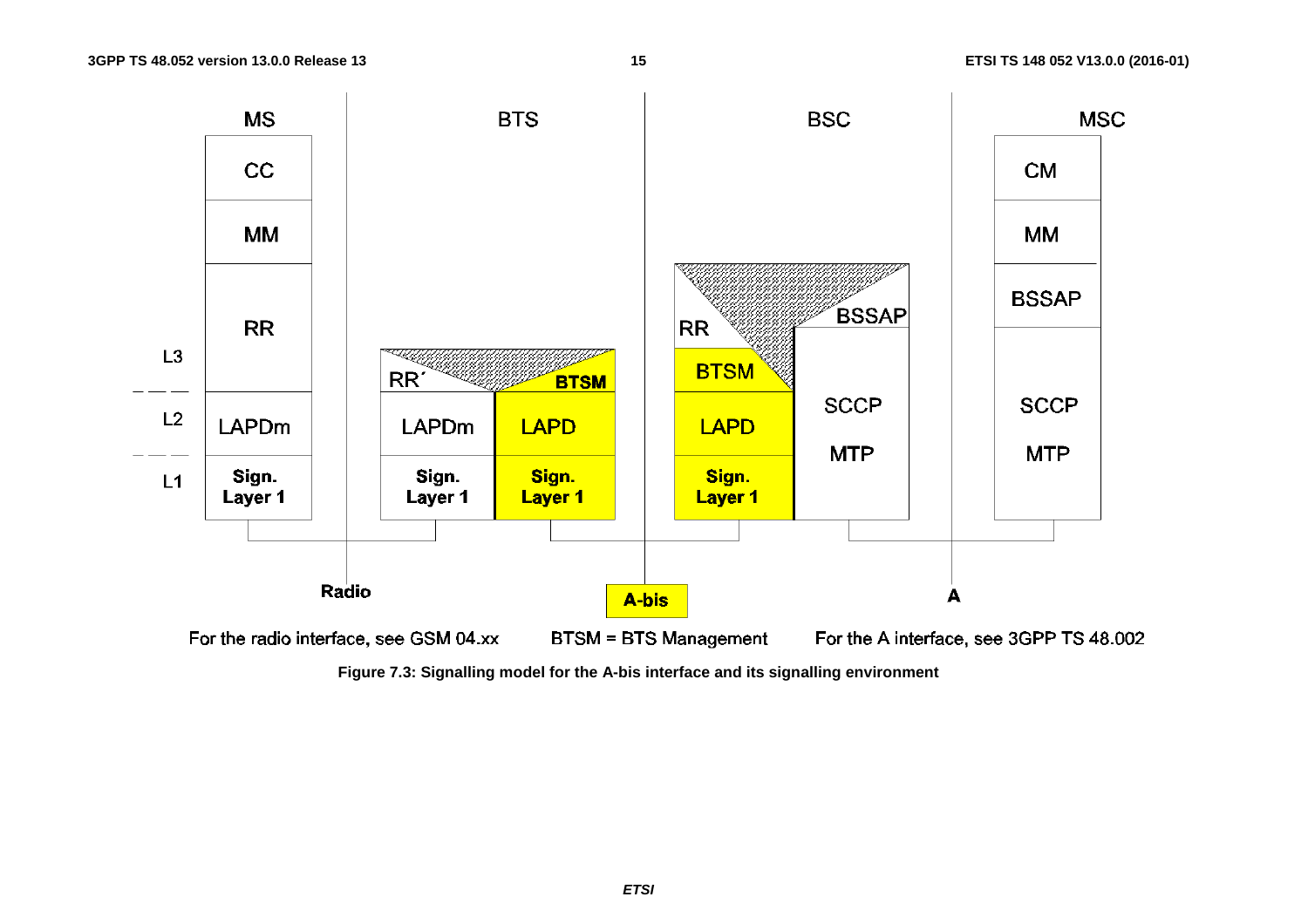

**Figure 7.4: L3 model**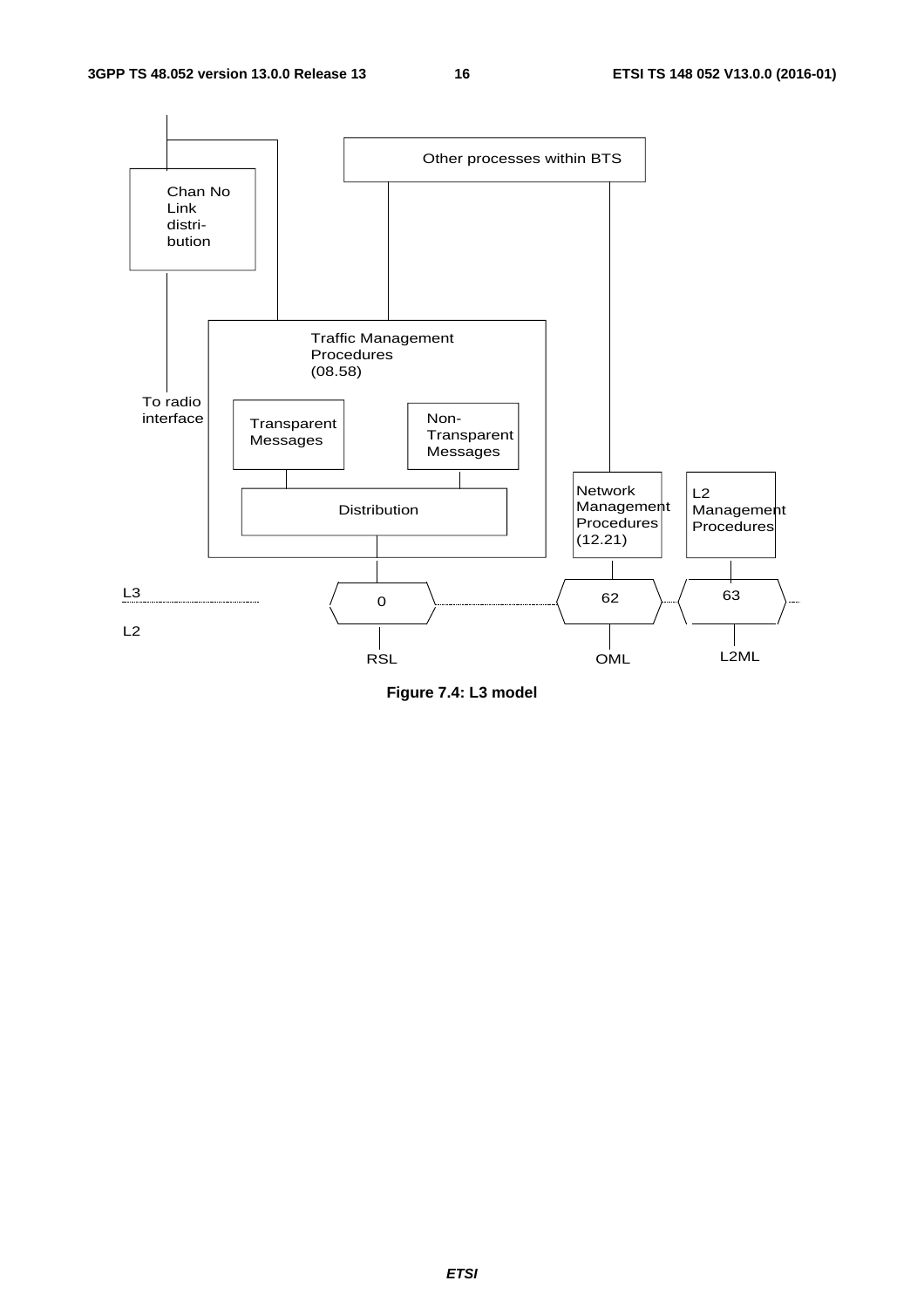### Annex A (informative): Change History

| TSG#                   | TSG Doc. | I CR IRev | <b>Subject/Comment</b>                  | <b>New</b> |
|------------------------|----------|-----------|-----------------------------------------|------------|
| 2016<br><b>January</b> |          |           | Rel-13 version created based on y12.0.0 | 13.0.0     |